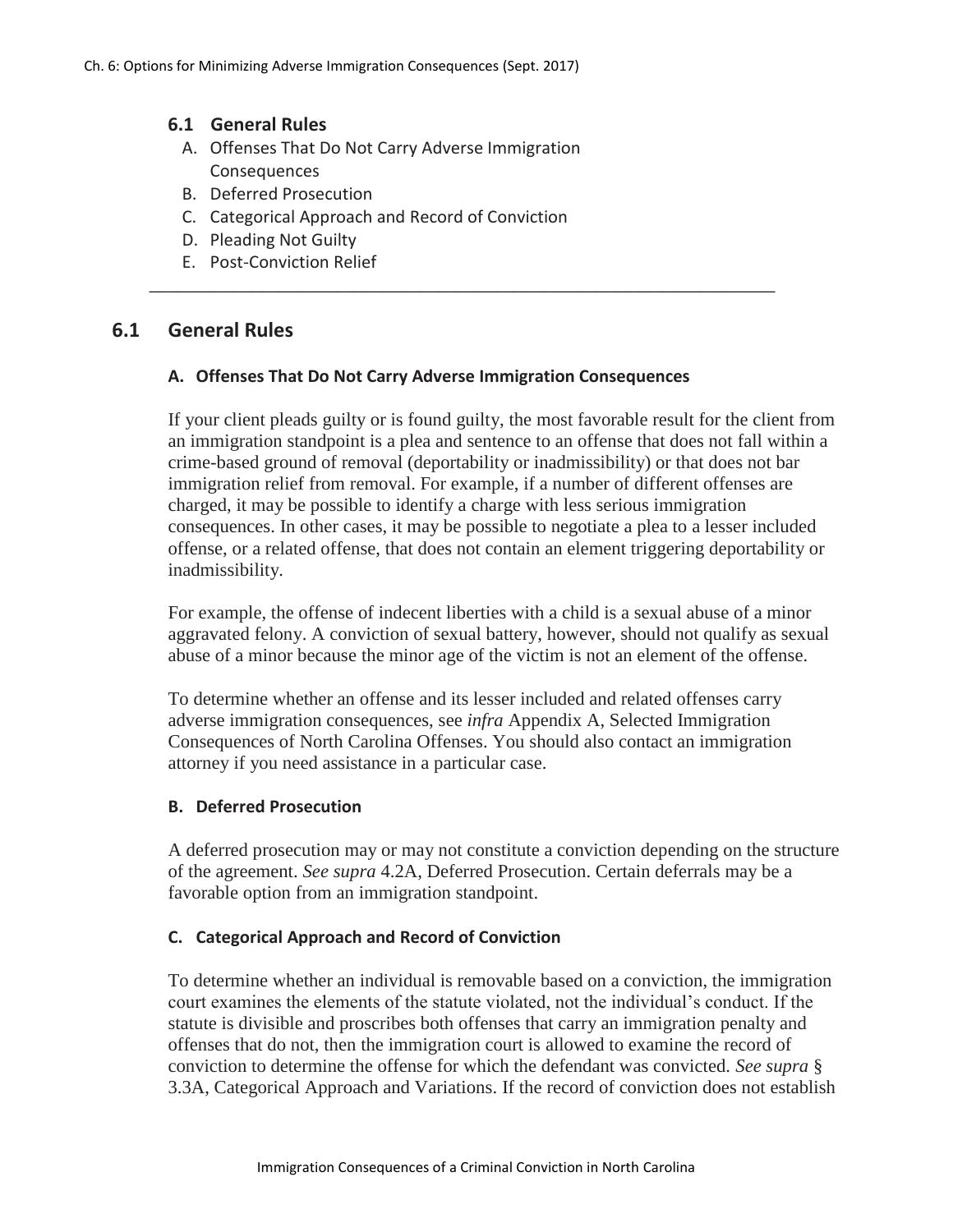all of the elements necessary for a deportable offense, the noncitizen should not be found deportable.

The plea proceedings are considered a part of the record of conviction. In North Carolina, there is generally no transcription of the plea proceedings in district court. The record of conviction in district court is generally composed of the charging document (e.g., warrant), any judgment, and any other documents in the shuck. In superior court, plea proceedings are recorded and, thus, are part of the record of conviction in felony cases and misdemeanors appealed for trial de novo. There is also usually a written transcript of plea in superior court.

There may be steps counsel can take. For example, if your client is pleading guilty under a statute that is divisible, take care to avoid references in the record of conviction including dismissed counts or during the plea colloquy—to the specific facts listed in the statute of conviction that would establish conviction under the prong of the divisible statute that comes within the removal ground.

Crafting an *Alford* plea where the statute is divisible may be another option. The Fourth Circuit Court of Appeals has held that the State's proffer of a factual basis for an *Alford* plea cannot establish with the requisite certainty that the conviction triggers a federal sentencing enhancement. *See United States v. Alston*, 611 F.3d 219, 227 (4th Cir. 2010). The same rationale may apply to removal consequences based on a conviction. Thus, should your client take an *Alford* plea, he or she may have a solid argument that the government cannot meets its burden of establishing under which prong of a divisible statute your client was convicted (at least in the Fourth Circuit).

Alternatively, where your client is pleading guilty to the non-deportable crime under a divisible statute, and there is no transcription of proceedings, you should try to have the court or prosecutor note this on the shuck or charging document. This will be particularly important if your client will be applying for relief from removal, where the burden is on the noncitizen.

In limited situations, the immigration court may look beyond the record of conviction to determine certain aspects of the crime that go beyond the elements of the offense. For example, decisions have allowed the immigration court to look beyond the record of conviction at the amount of loss to determine whether the offense was an aggravated felony triggered by a loss exceeding \$10,000 and at the relationship between the parties in assault or other violent offense cases to determine whether the offense was a crime of domestic violence. *See supra* § 3.3A, Categorical Approach and Variations. Where the immigration court can look beyond the record of conviction, if possible defense counsel should try to plead affirmatively to an immigration-safe circumstance. For example, if the defendant is pleading guilty to a fraud offense, counsel could try to craft a plea for a sum certain that is \$10,000 or less if appropriate. In other words, defense counsel should work to create a record of conviction that protects the client and negates the need to consider evidence outside the record of conviction.